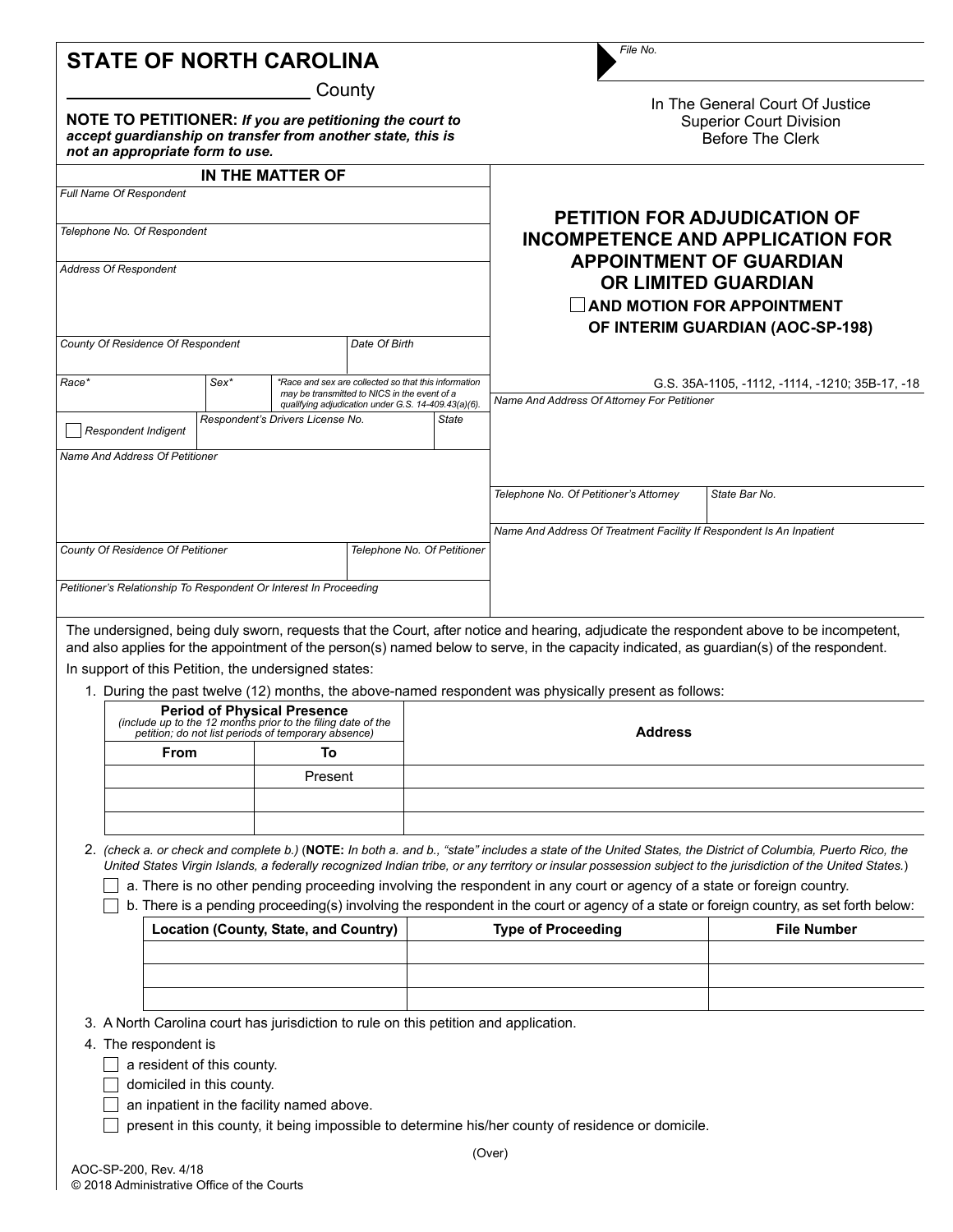| 5. The respondent is incompetent in that he/she lacks sufficient capacity to manage his/her own affairs or to make or communicate<br>important decisions concerning his/her person, family, or property, as shown by the following facts: (Set forth the facts which tend to<br>show that the respondent is incompetent. Include cause of incompetence, which may be mental illness, mental retardation, epilepsy, cerebral palsy,<br>autism, inebriety, senility, disease, injury, or other cause and give facts demonstrating lack of capacity. Be specific.) |                                                                                                                            |                            |                                                      |                             |               |               |
|-----------------------------------------------------------------------------------------------------------------------------------------------------------------------------------------------------------------------------------------------------------------------------------------------------------------------------------------------------------------------------------------------------------------------------------------------------------------------------------------------------------------------------------------------------------------|----------------------------------------------------------------------------------------------------------------------------|----------------------------|------------------------------------------------------|-----------------------------|---------------|---------------|
|                                                                                                                                                                                                                                                                                                                                                                                                                                                                                                                                                                 |                                                                                                                            |                            |                                                      |                             |               |               |
|                                                                                                                                                                                                                                                                                                                                                                                                                                                                                                                                                                 |                                                                                                                            |                            |                                                      |                             |               |               |
|                                                                                                                                                                                                                                                                                                                                                                                                                                                                                                                                                                 |                                                                                                                            |                            |                                                      |                             |               |               |
|                                                                                                                                                                                                                                                                                                                                                                                                                                                                                                                                                                 |                                                                                                                            |                            |                                                      |                             |               |               |
|                                                                                                                                                                                                                                                                                                                                                                                                                                                                                                                                                                 |                                                                                                                            |                            |                                                      |                             |               |               |
|                                                                                                                                                                                                                                                                                                                                                                                                                                                                                                                                                                 |                                                                                                                            |                            |                                                      |                             |               |               |
|                                                                                                                                                                                                                                                                                                                                                                                                                                                                                                                                                                 |                                                                                                                            |                            |                                                      |                             |               |               |
|                                                                                                                                                                                                                                                                                                                                                                                                                                                                                                                                                                 |                                                                                                                            |                            |                                                      |                             |               |               |
|                                                                                                                                                                                                                                                                                                                                                                                                                                                                                                                                                                 |                                                                                                                            |                            |                                                      |                             |               |               |
|                                                                                                                                                                                                                                                                                                                                                                                                                                                                                                                                                                 |                                                                                                                            |                            |                                                      |                             |               |               |
|                                                                                                                                                                                                                                                                                                                                                                                                                                                                                                                                                                 |                                                                                                                            |                            |                                                      |                             |               |               |
|                                                                                                                                                                                                                                                                                                                                                                                                                                                                                                                                                                 |                                                                                                                            |                            |                                                      |                             |               |               |
|                                                                                                                                                                                                                                                                                                                                                                                                                                                                                                                                                                 |                                                                                                                            |                            |                                                      |                             |               |               |
|                                                                                                                                                                                                                                                                                                                                                                                                                                                                                                                                                                 |                                                                                                                            |                            |                                                      |                             |               |               |
|                                                                                                                                                                                                                                                                                                                                                                                                                                                                                                                                                                 |                                                                                                                            |                            |                                                      |                             |               |               |
|                                                                                                                                                                                                                                                                                                                                                                                                                                                                                                                                                                 |                                                                                                                            |                            |                                                      |                             |               |               |
|                                                                                                                                                                                                                                                                                                                                                                                                                                                                                                                                                                 |                                                                                                                            |                            |                                                      |                             |               |               |
|                                                                                                                                                                                                                                                                                                                                                                                                                                                                                                                                                                 |                                                                                                                            |                            |                                                      |                             |               |               |
| 6. The respondent's next of kin, if any, and other persons known to have an interest in this proceeding are:<br><b>Name And Address</b>                                                                                                                                                                                                                                                                                                                                                                                                                         |                                                                                                                            |                            | <b>Name And Address</b>                              |                             |               |               |
|                                                                                                                                                                                                                                                                                                                                                                                                                                                                                                                                                                 |                                                                                                                            |                            |                                                      |                             |               |               |
|                                                                                                                                                                                                                                                                                                                                                                                                                                                                                                                                                                 |                                                                                                                            |                            |                                                      |                             |               |               |
|                                                                                                                                                                                                                                                                                                                                                                                                                                                                                                                                                                 |                                                                                                                            |                            |                                                      |                             |               |               |
|                                                                                                                                                                                                                                                                                                                                                                                                                                                                                                                                                                 |                                                                                                                            |                            |                                                      |                             |               |               |
| <b>County Of Residence</b>                                                                                                                                                                                                                                                                                                                                                                                                                                                                                                                                      | Telephone No.                                                                                                              |                            | <b>County Of Residence</b>                           |                             | Telephone No. |               |
| Relationship To Respondent Or Interest In Proceeding                                                                                                                                                                                                                                                                                                                                                                                                                                                                                                            |                                                                                                                            |                            | Relationship To Respondent Or Interest In Proceeding |                             |               |               |
|                                                                                                                                                                                                                                                                                                                                                                                                                                                                                                                                                                 |                                                                                                                            |                            |                                                      |                             |               |               |
| <b>Name And Address</b>                                                                                                                                                                                                                                                                                                                                                                                                                                                                                                                                         |                                                                                                                            |                            | <b>Name And Address</b>                              |                             |               |               |
|                                                                                                                                                                                                                                                                                                                                                                                                                                                                                                                                                                 |                                                                                                                            |                            |                                                      |                             |               |               |
|                                                                                                                                                                                                                                                                                                                                                                                                                                                                                                                                                                 |                                                                                                                            |                            |                                                      |                             |               |               |
|                                                                                                                                                                                                                                                                                                                                                                                                                                                                                                                                                                 |                                                                                                                            |                            |                                                      |                             |               |               |
| <b>County Of Residence</b>                                                                                                                                                                                                                                                                                                                                                                                                                                                                                                                                      | Telephone No.                                                                                                              |                            | <b>County Of Residence</b>                           |                             | Telephone No. |               |
| Relationship To Respondent Or Interest In Proceeding                                                                                                                                                                                                                                                                                                                                                                                                                                                                                                            |                                                                                                                            |                            | Relationship To Respondent Or Interest In Proceeding |                             |               |               |
|                                                                                                                                                                                                                                                                                                                                                                                                                                                                                                                                                                 |                                                                                                                            |                            |                                                      |                             |               |               |
| 7. General statement of respondent's assets and liabilities, including any income and receivables to which he/she is entitled:                                                                                                                                                                                                                                                                                                                                                                                                                                  |                                                                                                                            |                            |                                                      |                             |               |               |
| Assets                                                                                                                                                                                                                                                                                                                                                                                                                                                                                                                                                          | Liabilities                                                                                                                |                            |                                                      | Income and Receivables      |               |               |
| <b>Real Property</b>                                                                                                                                                                                                                                                                                                                                                                                                                                                                                                                                            | $\mathcal{L}^{\mathcal{L}}(\mathcal{L}^{\mathcal{L}})$ . The set of $\mathcal{L}^{\mathcal{L}}(\mathcal{L}^{\mathcal{L}})$ | Mortgage Loans             | $\sim$ $\sim$                                        | Wages & Salaries            |               | $\frac{1}{2}$ |
| Tangible Personal Property                                                                                                                                                                                                                                                                                                                                                                                                                                                                                                                                      | $\sim$                                                                                                                     | Other Secured Loans        | $\frac{1}{2}$                                        | Rents                       |               |               |
| <b>Other Personal Property</b>                                                                                                                                                                                                                                                                                                                                                                                                                                                                                                                                  |                                                                                                                            | <b>Unsecured Loans</b>     |                                                      | Pensions                    |               |               |
|                                                                                                                                                                                                                                                                                                                                                                                                                                                                                                                                                                 |                                                                                                                            |                            |                                                      | Allowances                  |               |               |
| There is a representative payee for government benefits.                                                                                                                                                                                                                                                                                                                                                                                                                                                                                                        | l No                                                                                                                       |                            |                                                      |                             |               |               |
| There is a Durable Power of Attorney in place.                                                                                                                                                                                                                                                                                                                                                                                                                                                                                                                  | l No                                                                                                                       |                            |                                                      | Insurance & Compensation \$ |               |               |
| There is a Healthcare Power of Attorney in place.                                                                                                                                                                                                                                                                                                                                                                                                                                                                                                               | No                                                                                                                         | Other (including SSI/SSDI) |                                                      | $s \sim$                    |               |               |
| There is a special needs or other trust in place.                                                                                                                                                                                                                                                                                                                                                                                                                                                                                                               | l No                                                                                                                       |                            |                                                      |                             |               |               |
| The respondent has health insurance through Medicaid,<br>l No<br>Yes<br>Medicare, or a private insurer.                                                                                                                                                                                                                                                                                                                                                                                                                                                         |                                                                                                                            |                            |                                                      |                             |               |               |
|                                                                                                                                                                                                                                                                                                                                                                                                                                                                                                                                                                 |                                                                                                                            |                            | (Over)                                               |                             |               |               |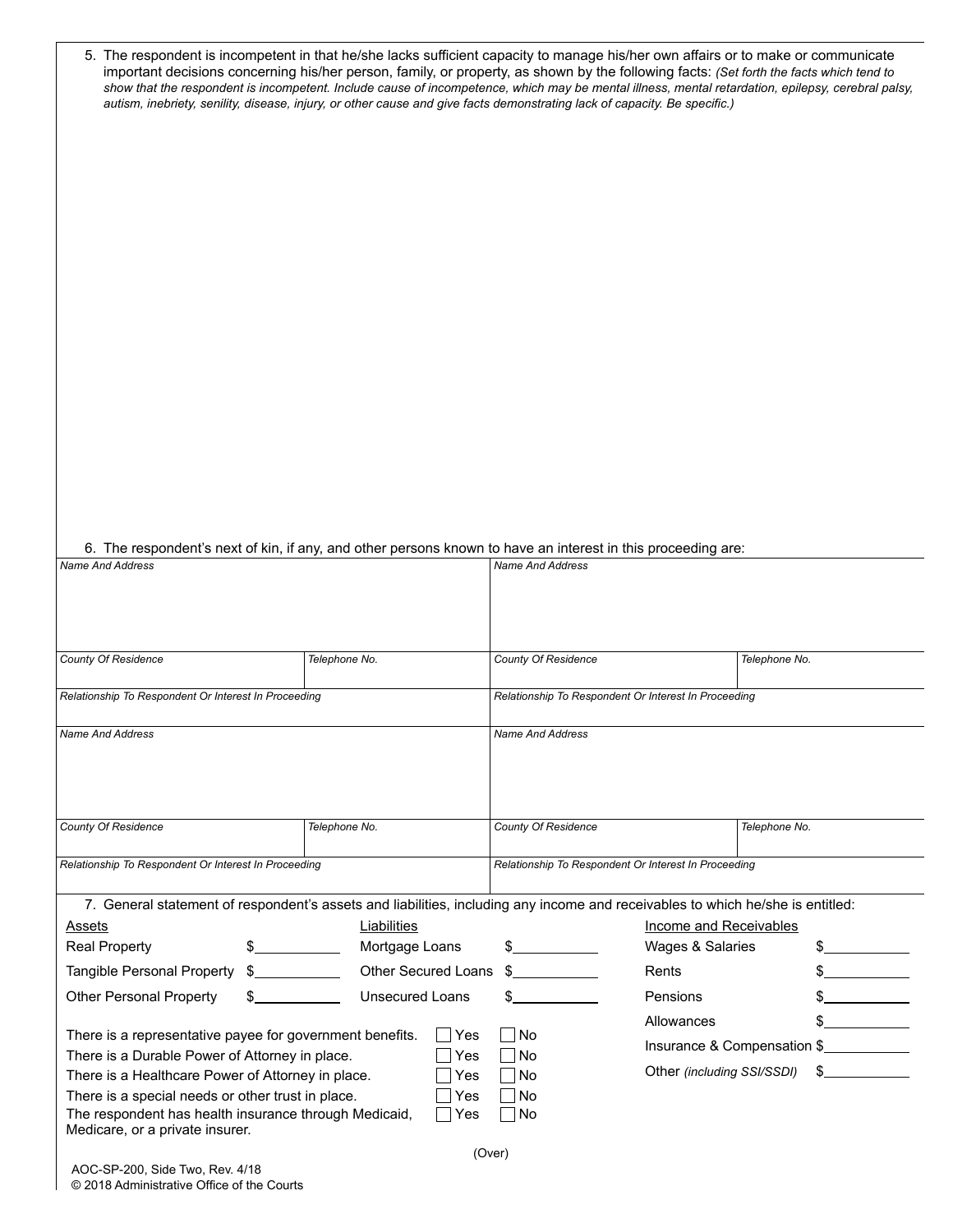| Name Of Respondent<br><b>8. CAPACITY INFORMATION</b><br>Check here if in a coma, persistent vegetative state, or non-responsive and move on to Item 9.<br>A. Language and Communication (understands/participates in conversations, can read and write, understands signs such as<br>"keep out," "men," "women")<br>Nutrition (makes independent decisions re: eating, prepares food, purchases food)<br>В.<br>C. Personal Hygiene (bathes, brushes teeth, uses proper hygiene when using the restroom)<br>$\Box$ lacks capacity.<br>has capacity.<br>D. Health Care (makes and communicates choices re: medical treatment/caregivers, notifies others of illness, follows medication<br>instructions, reaches emergency health care)<br>has capacity. A lacks capacity. Comment: <u>A lack of the community of the capacity</u> of the lack of the community of the community of the community of the community of the community of the community of the community of the c<br>E. Personal Safety (recognizes danger and seeks assistance as needed, protects self from exploitation/personal harm)<br>$\Box$ lacks capacity.<br>has capacity.<br>Residential (makes and communicates decisions re: residence/roommates, maintains safe shelter)<br>F.<br>G. Employment (makes and communicates decisions re: employment, demonstrates vocational skills such as neatness and<br>punctuality, writes or dictates application form)<br>has capacity. $\Box$ lacks capacity. Comment: $\Box$ and $\Box$ and $\Box$ and $\Box$ and $\Box$ and $\Box$ and $\Box$ and $\Box$ and $\Box$ and $\Box$ and $\Box$ and $\Box$ and $\Box$ and $\Box$ and $\Box$ and $\Box$ and $\Box$ and $\Box$ and $\Box$ and $\Box$ a<br>H. Independent Living (follows a daily schedule, conducts housekeeping chores, uses community resources such as bank, store,<br>post office)<br>$\Box$ lacks capacity.<br>has capacity.<br>Comment: Comment Comment Comment Comment Comment Comment Comment Comment Comment Comment Comment Comment Comment Comment Comment Comment Comment Comment Comment Comment Comment Comment Comment Comment Comment Comment Comme<br>Civil (knows to contact advocate if being exploited, understands consequences of committing a crime, registers to vote)<br>L.<br>has capacity.<br>$\perp$<br><b>Financial</b><br>J.<br>\$20<br>$\Box$ lacks capacity.<br>has capacity.<br>2. Makes and communicates decisions regarding management of a personal bank account, savings, investments, real estate,<br>and other substantial assets<br>has capacity. $\Box$ lacks capacity.<br>Comment: the comment of the comment of the comment of the comment of the comment of the comment of the comment<br>3. Can resist attempts at financial exploitation by others<br>has capacity.<br>$\Box$ lacks capacity. | File No.<br>IN THE MATTER OF                                                                                                |
|---------------------------------------------------------------------------------------------------------------------------------------------------------------------------------------------------------------------------------------------------------------------------------------------------------------------------------------------------------------------------------------------------------------------------------------------------------------------------------------------------------------------------------------------------------------------------------------------------------------------------------------------------------------------------------------------------------------------------------------------------------------------------------------------------------------------------------------------------------------------------------------------------------------------------------------------------------------------------------------------------------------------------------------------------------------------------------------------------------------------------------------------------------------------------------------------------------------------------------------------------------------------------------------------------------------------------------------------------------------------------------------------------------------------------------------------------------------------------------------------------------------------------------------------------------------------------------------------------------------------------------------------------------------------------------------------------------------------------------------------------------------------------------------------------------------------------------------------------------------------------------------------------------------------------------------------------------------------------------------------------------------------------------------------------------------------------------------------------------------------------------------------------------------------------------------------------------------------------------------------------------------------------------------------------------------------------------------------------------------------------------------------------------------------------------------------------------------------------------------------------------------------------------------------------------------------------------------------------------------------------------------------------------------------------------------------------------------------------------------------------------------------------------------------------------------------|-----------------------------------------------------------------------------------------------------------------------------|
|                                                                                                                                                                                                                                                                                                                                                                                                                                                                                                                                                                                                                                                                                                                                                                                                                                                                                                                                                                                                                                                                                                                                                                                                                                                                                                                                                                                                                                                                                                                                                                                                                                                                                                                                                                                                                                                                                                                                                                                                                                                                                                                                                                                                                                                                                                                                                                                                                                                                                                                                                                                                                                                                                                                                                                                                                     |                                                                                                                             |
|                                                                                                                                                                                                                                                                                                                                                                                                                                                                                                                                                                                                                                                                                                                                                                                                                                                                                                                                                                                                                                                                                                                                                                                                                                                                                                                                                                                                                                                                                                                                                                                                                                                                                                                                                                                                                                                                                                                                                                                                                                                                                                                                                                                                                                                                                                                                                                                                                                                                                                                                                                                                                                                                                                                                                                                                                     |                                                                                                                             |
|                                                                                                                                                                                                                                                                                                                                                                                                                                                                                                                                                                                                                                                                                                                                                                                                                                                                                                                                                                                                                                                                                                                                                                                                                                                                                                                                                                                                                                                                                                                                                                                                                                                                                                                                                                                                                                                                                                                                                                                                                                                                                                                                                                                                                                                                                                                                                                                                                                                                                                                                                                                                                                                                                                                                                                                                                     |                                                                                                                             |
|                                                                                                                                                                                                                                                                                                                                                                                                                                                                                                                                                                                                                                                                                                                                                                                                                                                                                                                                                                                                                                                                                                                                                                                                                                                                                                                                                                                                                                                                                                                                                                                                                                                                                                                                                                                                                                                                                                                                                                                                                                                                                                                                                                                                                                                                                                                                                                                                                                                                                                                                                                                                                                                                                                                                                                                                                     |                                                                                                                             |
|                                                                                                                                                                                                                                                                                                                                                                                                                                                                                                                                                                                                                                                                                                                                                                                                                                                                                                                                                                                                                                                                                                                                                                                                                                                                                                                                                                                                                                                                                                                                                                                                                                                                                                                                                                                                                                                                                                                                                                                                                                                                                                                                                                                                                                                                                                                                                                                                                                                                                                                                                                                                                                                                                                                                                                                                                     |                                                                                                                             |
|                                                                                                                                                                                                                                                                                                                                                                                                                                                                                                                                                                                                                                                                                                                                                                                                                                                                                                                                                                                                                                                                                                                                                                                                                                                                                                                                                                                                                                                                                                                                                                                                                                                                                                                                                                                                                                                                                                                                                                                                                                                                                                                                                                                                                                                                                                                                                                                                                                                                                                                                                                                                                                                                                                                                                                                                                     |                                                                                                                             |
|                                                                                                                                                                                                                                                                                                                                                                                                                                                                                                                                                                                                                                                                                                                                                                                                                                                                                                                                                                                                                                                                                                                                                                                                                                                                                                                                                                                                                                                                                                                                                                                                                                                                                                                                                                                                                                                                                                                                                                                                                                                                                                                                                                                                                                                                                                                                                                                                                                                                                                                                                                                                                                                                                                                                                                                                                     |                                                                                                                             |
|                                                                                                                                                                                                                                                                                                                                                                                                                                                                                                                                                                                                                                                                                                                                                                                                                                                                                                                                                                                                                                                                                                                                                                                                                                                                                                                                                                                                                                                                                                                                                                                                                                                                                                                                                                                                                                                                                                                                                                                                                                                                                                                                                                                                                                                                                                                                                                                                                                                                                                                                                                                                                                                                                                                                                                                                                     |                                                                                                                             |
|                                                                                                                                                                                                                                                                                                                                                                                                                                                                                                                                                                                                                                                                                                                                                                                                                                                                                                                                                                                                                                                                                                                                                                                                                                                                                                                                                                                                                                                                                                                                                                                                                                                                                                                                                                                                                                                                                                                                                                                                                                                                                                                                                                                                                                                                                                                                                                                                                                                                                                                                                                                                                                                                                                                                                                                                                     |                                                                                                                             |
|                                                                                                                                                                                                                                                                                                                                                                                                                                                                                                                                                                                                                                                                                                                                                                                                                                                                                                                                                                                                                                                                                                                                                                                                                                                                                                                                                                                                                                                                                                                                                                                                                                                                                                                                                                                                                                                                                                                                                                                                                                                                                                                                                                                                                                                                                                                                                                                                                                                                                                                                                                                                                                                                                                                                                                                                                     |                                                                                                                             |
|                                                                                                                                                                                                                                                                                                                                                                                                                                                                                                                                                                                                                                                                                                                                                                                                                                                                                                                                                                                                                                                                                                                                                                                                                                                                                                                                                                                                                                                                                                                                                                                                                                                                                                                                                                                                                                                                                                                                                                                                                                                                                                                                                                                                                                                                                                                                                                                                                                                                                                                                                                                                                                                                                                                                                                                                                     |                                                                                                                             |
|                                                                                                                                                                                                                                                                                                                                                                                                                                                                                                                                                                                                                                                                                                                                                                                                                                                                                                                                                                                                                                                                                                                                                                                                                                                                                                                                                                                                                                                                                                                                                                                                                                                                                                                                                                                                                                                                                                                                                                                                                                                                                                                                                                                                                                                                                                                                                                                                                                                                                                                                                                                                                                                                                                                                                                                                                     |                                                                                                                             |
|                                                                                                                                                                                                                                                                                                                                                                                                                                                                                                                                                                                                                                                                                                                                                                                                                                                                                                                                                                                                                                                                                                                                                                                                                                                                                                                                                                                                                                                                                                                                                                                                                                                                                                                                                                                                                                                                                                                                                                                                                                                                                                                                                                                                                                                                                                                                                                                                                                                                                                                                                                                                                                                                                                                                                                                                                     |                                                                                                                             |
|                                                                                                                                                                                                                                                                                                                                                                                                                                                                                                                                                                                                                                                                                                                                                                                                                                                                                                                                                                                                                                                                                                                                                                                                                                                                                                                                                                                                                                                                                                                                                                                                                                                                                                                                                                                                                                                                                                                                                                                                                                                                                                                                                                                                                                                                                                                                                                                                                                                                                                                                                                                                                                                                                                                                                                                                                     |                                                                                                                             |
|                                                                                                                                                                                                                                                                                                                                                                                                                                                                                                                                                                                                                                                                                                                                                                                                                                                                                                                                                                                                                                                                                                                                                                                                                                                                                                                                                                                                                                                                                                                                                                                                                                                                                                                                                                                                                                                                                                                                                                                                                                                                                                                                                                                                                                                                                                                                                                                                                                                                                                                                                                                                                                                                                                                                                                                                                     |                                                                                                                             |
|                                                                                                                                                                                                                                                                                                                                                                                                                                                                                                                                                                                                                                                                                                                                                                                                                                                                                                                                                                                                                                                                                                                                                                                                                                                                                                                                                                                                                                                                                                                                                                                                                                                                                                                                                                                                                                                                                                                                                                                                                                                                                                                                                                                                                                                                                                                                                                                                                                                                                                                                                                                                                                                                                                                                                                                                                     |                                                                                                                             |
|                                                                                                                                                                                                                                                                                                                                                                                                                                                                                                                                                                                                                                                                                                                                                                                                                                                                                                                                                                                                                                                                                                                                                                                                                                                                                                                                                                                                                                                                                                                                                                                                                                                                                                                                                                                                                                                                                                                                                                                                                                                                                                                                                                                                                                                                                                                                                                                                                                                                                                                                                                                                                                                                                                                                                                                                                     |                                                                                                                             |
|                                                                                                                                                                                                                                                                                                                                                                                                                                                                                                                                                                                                                                                                                                                                                                                                                                                                                                                                                                                                                                                                                                                                                                                                                                                                                                                                                                                                                                                                                                                                                                                                                                                                                                                                                                                                                                                                                                                                                                                                                                                                                                                                                                                                                                                                                                                                                                                                                                                                                                                                                                                                                                                                                                                                                                                                                     |                                                                                                                             |
|                                                                                                                                                                                                                                                                                                                                                                                                                                                                                                                                                                                                                                                                                                                                                                                                                                                                                                                                                                                                                                                                                                                                                                                                                                                                                                                                                                                                                                                                                                                                                                                                                                                                                                                                                                                                                                                                                                                                                                                                                                                                                                                                                                                                                                                                                                                                                                                                                                                                                                                                                                                                                                                                                                                                                                                                                     |                                                                                                                             |
|                                                                                                                                                                                                                                                                                                                                                                                                                                                                                                                                                                                                                                                                                                                                                                                                                                                                                                                                                                                                                                                                                                                                                                                                                                                                                                                                                                                                                                                                                                                                                                                                                                                                                                                                                                                                                                                                                                                                                                                                                                                                                                                                                                                                                                                                                                                                                                                                                                                                                                                                                                                                                                                                                                                                                                                                                     |                                                                                                                             |
|                                                                                                                                                                                                                                                                                                                                                                                                                                                                                                                                                                                                                                                                                                                                                                                                                                                                                                                                                                                                                                                                                                                                                                                                                                                                                                                                                                                                                                                                                                                                                                                                                                                                                                                                                                                                                                                                                                                                                                                                                                                                                                                                                                                                                                                                                                                                                                                                                                                                                                                                                                                                                                                                                                                                                                                                                     |                                                                                                                             |
|                                                                                                                                                                                                                                                                                                                                                                                                                                                                                                                                                                                                                                                                                                                                                                                                                                                                                                                                                                                                                                                                                                                                                                                                                                                                                                                                                                                                                                                                                                                                                                                                                                                                                                                                                                                                                                                                                                                                                                                                                                                                                                                                                                                                                                                                                                                                                                                                                                                                                                                                                                                                                                                                                                                                                                                                                     | 1. Makes and communicates decisions about paying bills and spending discretionary money, and makes change for \$1, \$5, and |
|                                                                                                                                                                                                                                                                                                                                                                                                                                                                                                                                                                                                                                                                                                                                                                                                                                                                                                                                                                                                                                                                                                                                                                                                                                                                                                                                                                                                                                                                                                                                                                                                                                                                                                                                                                                                                                                                                                                                                                                                                                                                                                                                                                                                                                                                                                                                                                                                                                                                                                                                                                                                                                                                                                                                                                                                                     |                                                                                                                             |
|                                                                                                                                                                                                                                                                                                                                                                                                                                                                                                                                                                                                                                                                                                                                                                                                                                                                                                                                                                                                                                                                                                                                                                                                                                                                                                                                                                                                                                                                                                                                                                                                                                                                                                                                                                                                                                                                                                                                                                                                                                                                                                                                                                                                                                                                                                                                                                                                                                                                                                                                                                                                                                                                                                                                                                                                                     |                                                                                                                             |
|                                                                                                                                                                                                                                                                                                                                                                                                                                                                                                                                                                                                                                                                                                                                                                                                                                                                                                                                                                                                                                                                                                                                                                                                                                                                                                                                                                                                                                                                                                                                                                                                                                                                                                                                                                                                                                                                                                                                                                                                                                                                                                                                                                                                                                                                                                                                                                                                                                                                                                                                                                                                                                                                                                                                                                                                                     |                                                                                                                             |
|                                                                                                                                                                                                                                                                                                                                                                                                                                                                                                                                                                                                                                                                                                                                                                                                                                                                                                                                                                                                                                                                                                                                                                                                                                                                                                                                                                                                                                                                                                                                                                                                                                                                                                                                                                                                                                                                                                                                                                                                                                                                                                                                                                                                                                                                                                                                                                                                                                                                                                                                                                                                                                                                                                                                                                                                                     |                                                                                                                             |